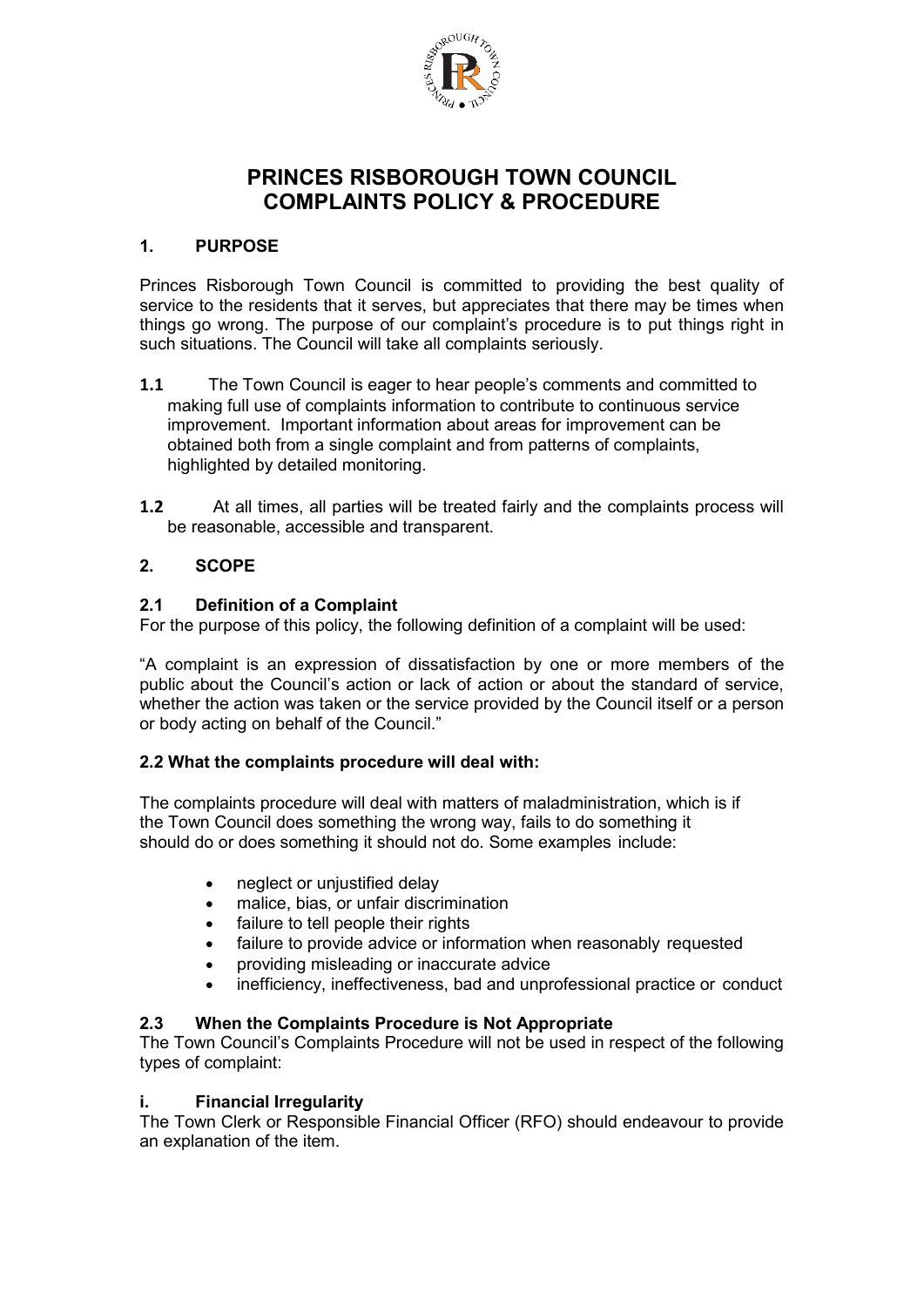

If the complainant is not satisfied, complaints about financial irregularity should be referred to the Council's Auditor, whose name and address can be obtained from the Town Clerk. The Town Clerk or RFO will advise the complainant of their statutory right to object to the Council's audit of accounts pursuant to S16 Audit Commission Act 1998. On other matters, it may be necessary for the Town Clerk or RFO to consult the auditor/Audit Commission.

## **ii Criminal Activity**

The Town Clerk should refer the complainant to the Police.

## **iii. Member Conduct**

In the event of a complaint relating to a Member's failure to comply with the Code of Conduct, the complainant will be advised to make their complaint to Wycombe District Council's Standards Committee.

#### **iv. Employee Conduct**

A complaint relating to the conduct of an employee will be dealt with via the Council's Disciplinary Policy and Procedure.

Complaints that an employee may have about a colleague will be dealt with in accordance with the Council's Grievance Procedure and Whistleblowing Policy. Complaints that an employee may have about a Member will be referred to Wycombe District Council's Standards Committee.

## **3. Everyday problems, queries and comments**

 The Council receives queries, problems and comments as part of its day-to-day running, and they should not all be regarded as complaints. These are routine and expected and are generally resolved quickly to the customer's satisfaction.

If someone is dissatisfied with the original service or response they received and wishes to take the matter further then the issue should be recognised as a complaint.

#### **4. Data Protection Act 2018**

**4.1** The Data Protection Act 2018 must be complied with when Dealing with a complaint and the complainant's personal details.

**4.2** By making a formal complaint with the Town Council, individuals are deemed to be giving consent for their personal data to be used in accordance with the Data Protection Act 2018 and the Town Council's Information and Data Protection Policy and Call Recording Policy.

**4.3** Personal information provided will only be used for the purpose for which it has been given and may be shared with a third party if the Town Council deems that it will assist in resolving the issue raised.

## **5. COMPLAINTS PROCEDURE**

The stages of the procedure are designed to provide the complainant with a thorough and fair means of redress and to provide a framework for officers to work within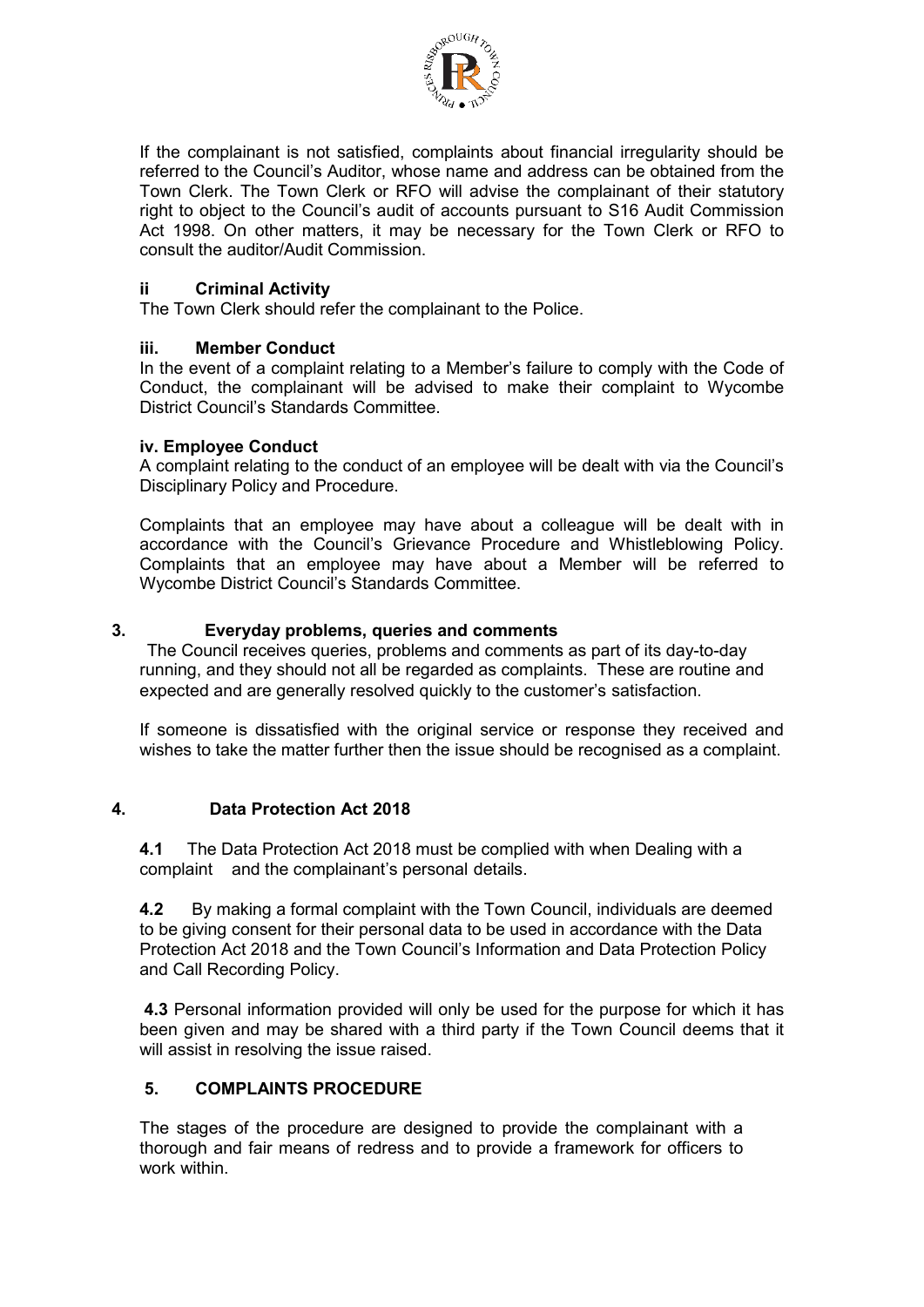

## **5.1 Stage One**

In the first instance, a complaint about a service, procedure or administration of the Council will be dealt with in the following way:

- a. Contact the member of staff who you have been dealing with and tell them about the problem. This can be done in person, by phone, by email, by letter or by using the complaints form attached to this policy document. Contact information for the Council's premises is available at the end of this policy document.
- b. Every effort will be made to resolve the complaint straight away. We aim to reply to all correspondence within ten working days.
- c. Should the complaint not be resolved by staff, complainants will be advised that they may instigate stage two of the complaints procedure, which will result in a complaints meeting being held.

## **5.2 Stage Two**

#### **Prior to the Complaints Meeting**

- a. The complainant should be asked to put the complaint in writing (letter, email or complaints form) to the Town Clerk or other nominated officer. This may be done by the complainant, or someone acting for him/her; it may be done by a Council officer if the complainant needs help. If the complainant does not wish to put the complaint to an officer of the Council, he/she will be advised to put the complaint to the Town Mayor.
- b. Following receipt of the complaint, the Council officer or Town Mayor will immediately refer the written complaint to the Princes Risborough Town Council.
- c. The Council officer or Town Mayor will provide a written acknowledgement of the complaint within seven working days. The letter will advise the complainant when the matter will be considered by the Town Council. The complainant will also be advised whether the complaint will be treated as confidential or whether notice of it will be given in the usual way. The complainant will be invited to attend the meeting and will be informed that they may bring a representative with them.
- d. The complainant will be notified that they must provide the Council with copies of any documentation or evidence relied on, seven clear working days prior to the Town Council meeting.
- e. The Council will provide the complainant with copies of any documentation upon which it wishes to rely at the meeting, and shall do so promptly, allowing the complainant the opportunity to read the material in good time for the Town Council meeting.

#### **5.3 At the Complaints Meeting**

a. The Princes Risborough Town Council shall consider whether the circumstances of the meeting warrant the exclusion of the public and the press. It is general practice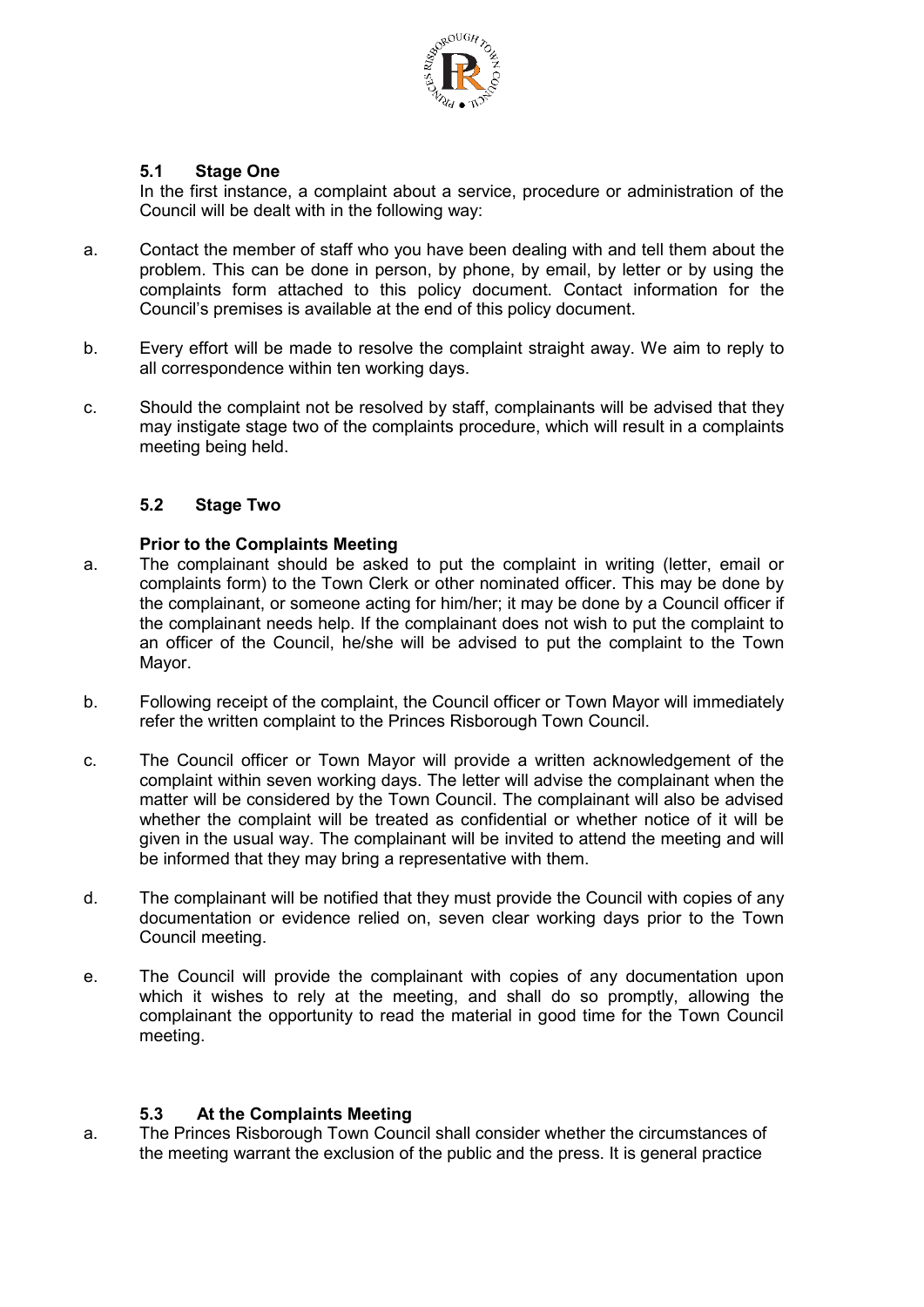

that the public and press will be excluded due to the confidential nature of many complaints.

- b. The Chairman will introduce everyone and explain the procedure.
- c. The complainant, or their representative, will outline the grounds for complaint and then questions may be asked (i) by the Town Clerk or other nominated officer, and then (ii) by Members.
- d. The Town Clerk or other nominated officer may then explain the Council's position and questions may be asked (i) by the complainant and then (ii) by Members.
- e. The Town Clerk or other nominated officer should be offered the opportunity to summarise their position.
- f. The complainant is then given the opportunity to summarise their position.
- g. The Town Clerk, or other nominated officer, and the complainant will be asked to leave the room while Members decide whether or not the grounds for the complaint have been made. If a point of clarification is necessary, **both** parties will be invited back.
- h. The Town Clerk, or other nominated officer, and the complainant will be given the opportunity to wait for the decision, but if the decision is unlikely to be finalised on that day they will be advised when the decision is likely to be made and when it is likely to be communicated to them.
- i. The decision will be confirmed in writing within seven working days of it having been made, together with details of any action to be taken.
- j. The decision will be reported to the next full Council meeting, which will be open to the public and the press.

After the complaints procedure has been followed, the complainant has no right to further appeal and it remains the position that the Local Government Ombudsman has no jurisdiction over the Town Council.

#### **5.4 Council Representation**

If the Town Clerk or other nominated officer represents the position of the Council at the meeting, putting forward justification for the action or procedure complained of, he/she should not advise the Town Council, as they need to determine the matter themselves.

#### **5.5 Analysis**

Stage Two complaints will be analysed annually by the Town Clerk to spot patterns of serious complaints and lessons for service improvement, as well as assessing how well the complaints procedure is being followed.

#### **5.6 Unreasonable and Vexatious Complaints**

There will be circumstances when a complainant persists in wishing to proceed when the complaint clearly has no reasonable basis, or when the Council has already taken reasonable action in response, or where some other procedure should or has been taken.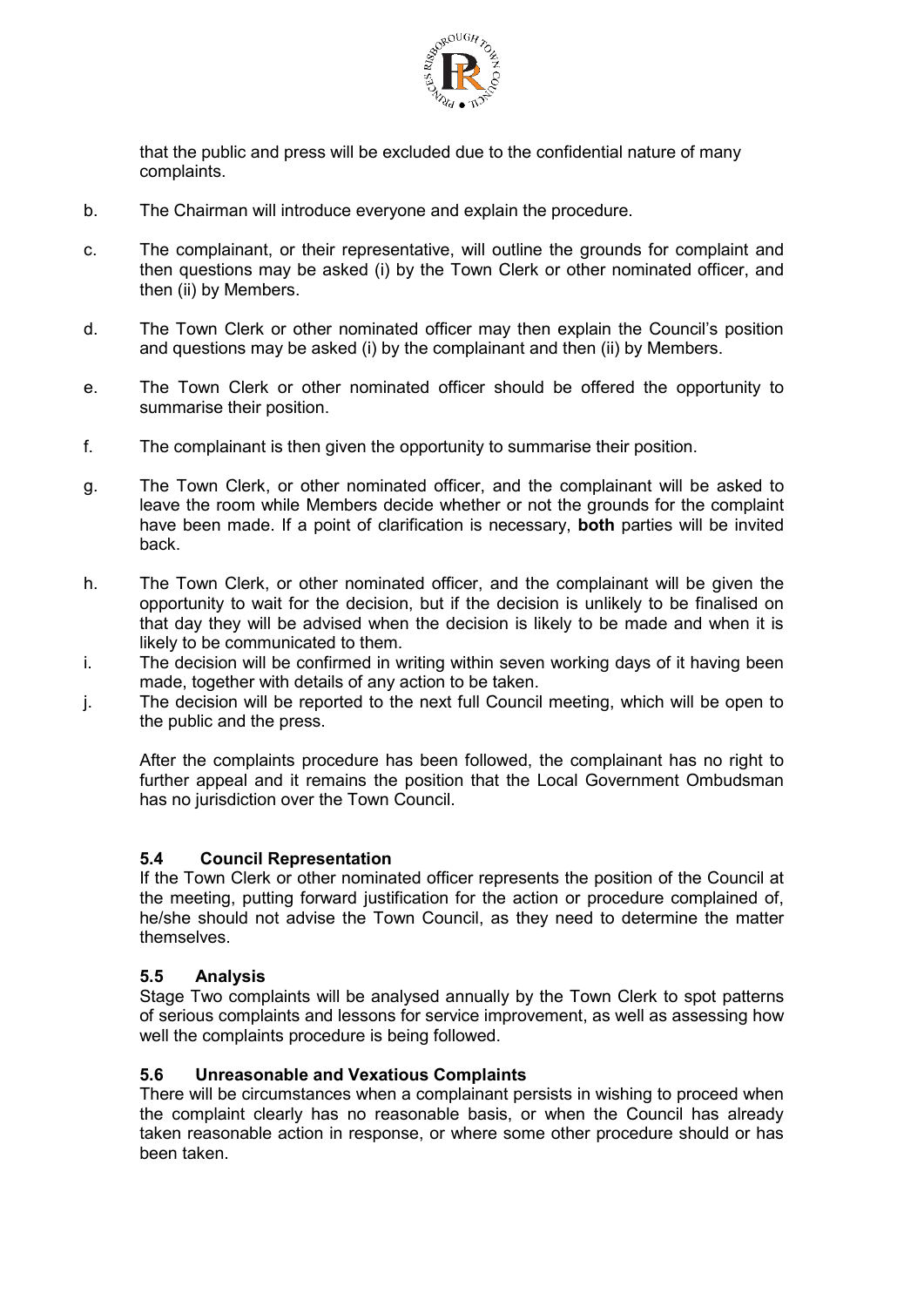

These matters will be referred to the Town Clerk with a summary of the issues and of the attempts made to resolve the complaint. The Town Clerk may, in such circumstances, decide that no further action can usefully be taken in response to the complainant and will inform the complainant to this effect, making it clear that only new and substantive issues will merit a response.

## **5.7 ANONYMOUS COMPLAINTS**

Anonymous complaints will be referred to the Town Clerk, and may be dismissed at their discretion, according to the type and seriousness of the allegation.

## **6. RESOLUTION AND REMEDIES**

The aim in dealing with all complaints is to reach a resolution for the complainant, whether it is the remedy they were originally seeking or not. An explanation or an apology will always be needed.

#### **7. POLICY REVIEW**

This policy will be reviewed on a two-year cycle. However, the policy will also be examined when a formal complaint is made to identify any areas requiring improvement.

Policy Due for Review: March 2021.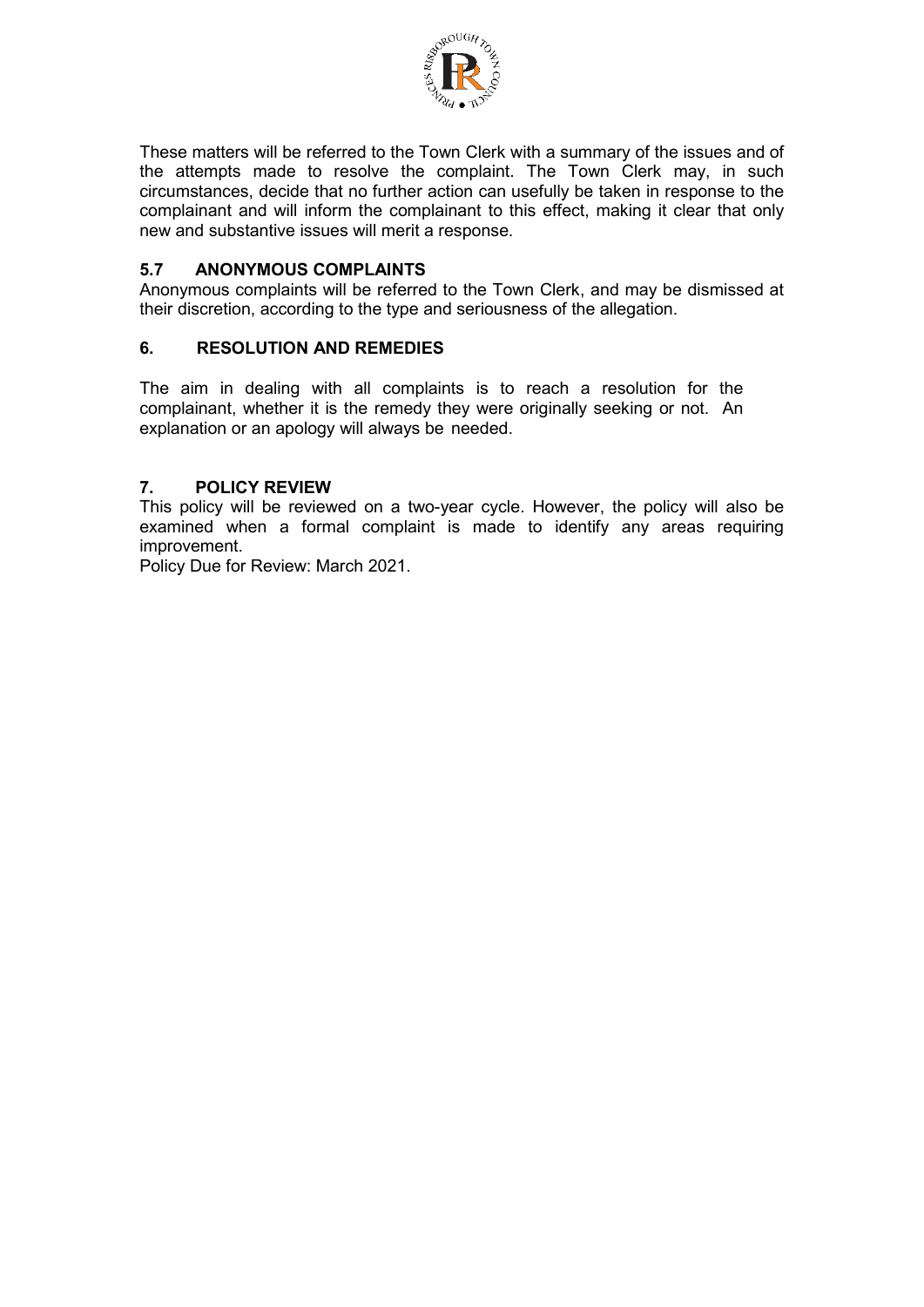

## **Contact Details for Princes Risborough Town Council**

**Mrs Susanne Griffiths – Clerk to the Town Council** 

**Princes Risborough Town Council** Princes Centre Clifford Road Princes Risborough Bucks HP27 0DP Tel: 01844 275912 E: [towncouncil@princesrisboroughtowncouncil.gov.uk](mailto:towncouncil@princesrisboroughtowncouncil.gov.uk)

## **Equality & Human Rights Commission**

Arndale House The Arndale Centre Manchester M4 3AQ Tel: 0161 829 8100 Website: [www.equalityhumanrights.com](http://www.equalityhumanrights.com/)

## **The Monitoring Officer**

Wycombe District Council Queen Victoria Road High Wycombe HP11 1BB [Tel: 01494](tel:01494) 416000 Website: www.wycombe.gov.uk